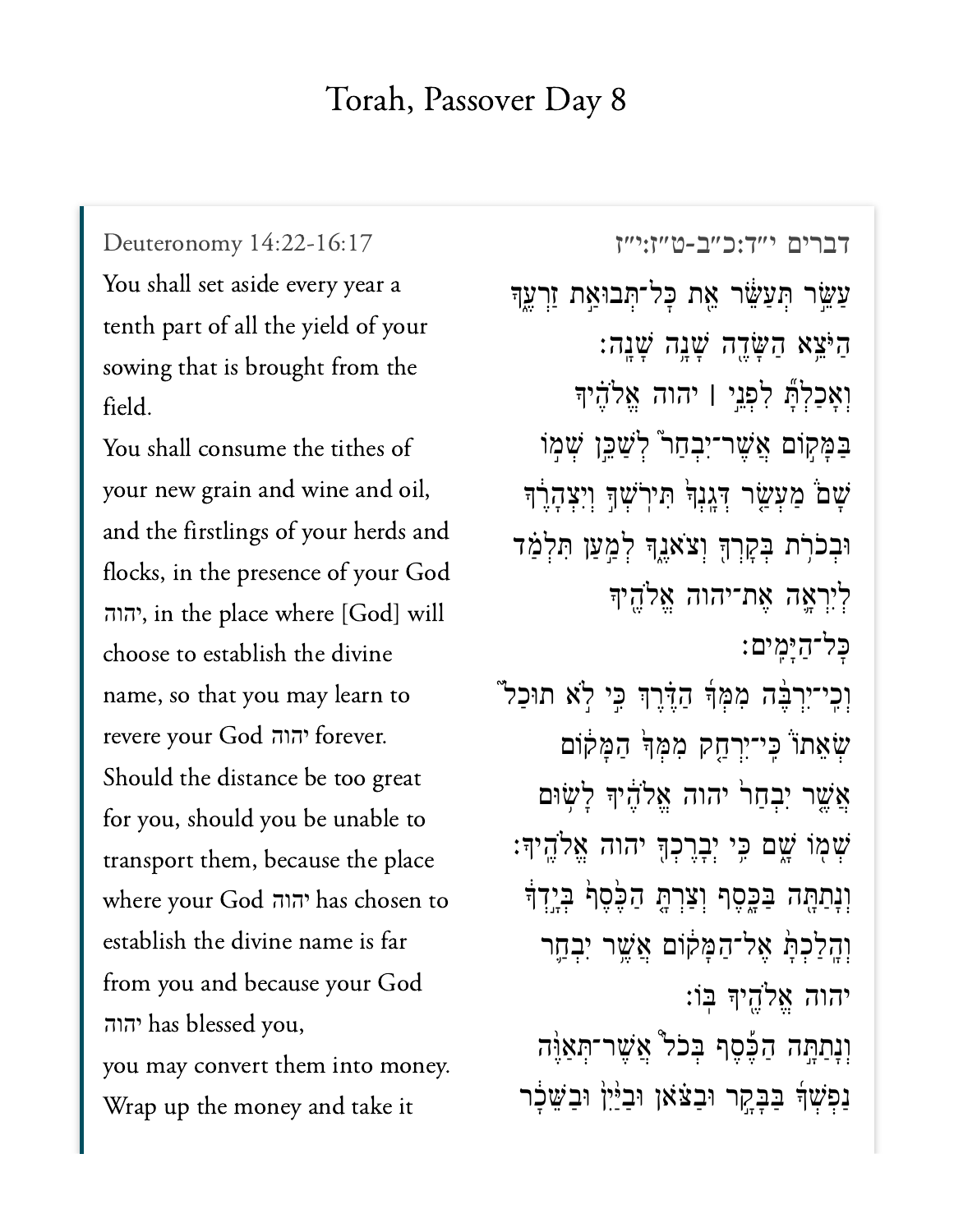God יהוה has chosen, God יהוה has chosen, and spend the money on anything you want—cattle, sheep, wine, or other intoxicant, or anything you may desire. And you shall feast there, in the presence of your God  $\frac{1}{2}$ יהוה household.

 $\begin{array}{ccc} \mathbf{D} & \mathbf{1} & \mathbf{1} & \mathbf{1} & \mathbf{1} & \mathbf{1} & \mathbf{1} & \mathbf{1} & \mathbf{1} & \mathbf{1} & \mathbf{1} & \mathbf{1} & \mathbf{1} & \mathbf{1} & \mathbf{1} & \mathbf{1} & \mathbf{1} & \mathbf{1} & \mathbf{1} & \mathbf{1} & \mathbf{1} & \mathbf{1} & \mathbf{1} & \mathbf{1} & \mathbf{1} & \mathbf{1} & \mathbf{1} & \mathbf{1} & \mathbf{1} & \mathbf{1} & \mathbf$ the] Levite in your community, for he has no hereditary portion as you  $\mathbf{E}$ 

Every third year you shall bring out  $y = \frac{1}{2}$   $\frac{1}{2}$   $\frac{1}{2}$   $\frac{1}{2}$   $\frac{1}{2}$   $\frac{1}{2}$   $\frac{1}{2}$   $\frac{1}{2}$   $\frac{1}{2}$   $\frac{1}{2}$   $\frac{1}{2}$   $\frac{1}{2}$   $\frac{1}{2}$   $\frac{1}{2}$   $\frac{1}{2}$   $\frac{1}{2}$   $\frac{1}{2}$   $\frac{1}{2}$   $\frac{1}{2}$   $\frac{1}{2}$   $\frac{1}{2}$   $\frac{1}{2}$ year, but leave it within your  $\frac{1}{\sqrt{2}}$ 

Then the [family of the] Levite, who has no hereditary portion as you have, and the stranger, the fatherless, and the widow in your settlements shall come and eat their  $\begin{array}{ccc} \text{out} & 1 & \text{out} \\ \text{out} & 1 & \text{out} \end{array}$ יהוהbless you in all the enterprises you undertake.

ֿוּבְכָל אֲשֶׁר תִּשְׁאָלְךָּ נַפְשֶׁךָּ וְאָכִלְתָ ְשָׁם לְפָנֵי יהוה אֱלֹדֶוּדְ וְשָׂמַחְתָּ ּאָתָּה וּבִיְתֵךּ: וְהַלֵּוִי אֲשֵׁר־בִּשְׁעָרֵיךָ לְא תַעַזְבֵנּוּ ַּכִּי אֵין לְוֹ חֱלֵק וְנַחֲלֶה עִמֶּךְ: {ס} ִמְקֵ֣צה **׀** ָׁשֹ֣לׁש ָׁשִ֗נים ּתֹוִצי֙א ָאֶת־כָּל־מַעָּשַׂר הְּבוּאֲתְדָּ בַּשָּׁנֶה ַהִ֑הוא ְוִהַּנְחָּ֖ת ִּבְׁשָעֶֽריָך׃ ּוָ֣בא ַהֵּלִ֡וי ִּ֣כי ֵֽאין־לֹ֩ו ֵ֨חֶלק ְוַנֲחָ֜לה ַעִּמְּךְ וְהַיָּתְוֹם וְהָאֲלְמָנָה אֲשֶׁר בְּשָׁעֲרִיִּךְ וְאֲכָלִוּ וְשָׂבֵעוּ לְמַעַן יִבְרֵכְךְ יהוה אֱלֹהֶ֫יִךְ בִּכָל־מַעֲשֶׂה  $\{O\}$  :יִדְךָ אֲשֶׁר הַעֲשֶׂה ּמְקֵּץ שֶׁבַע־שָׁנִים תַּעֲשֶׂה שָׁמְטֵּה: וְזֶה יִּבְר הַשִּׁמְטַה שַׁמֹוֹט כָּל־בַּעַל ַמַּּשֵׁה יָדֹו אֲשֶׁר יַשֶּׁה בְּרֵעֶּהוּ ּלְׂא־יְגִּשׁ אֵת־רֵעֲהוּׂ וְאֶת־אַחָיו ּכִּי־קָרֶא שְׁמִטֶּה לַיהוה: ּאֶת־הַנָּכְרֵי תִּגְּשׂ וַאֲשֶׁר יְהָיֵה לְדֶ ָאֶת־אָחִיךָּ תַּשָּׁמֵט יָיֶךְ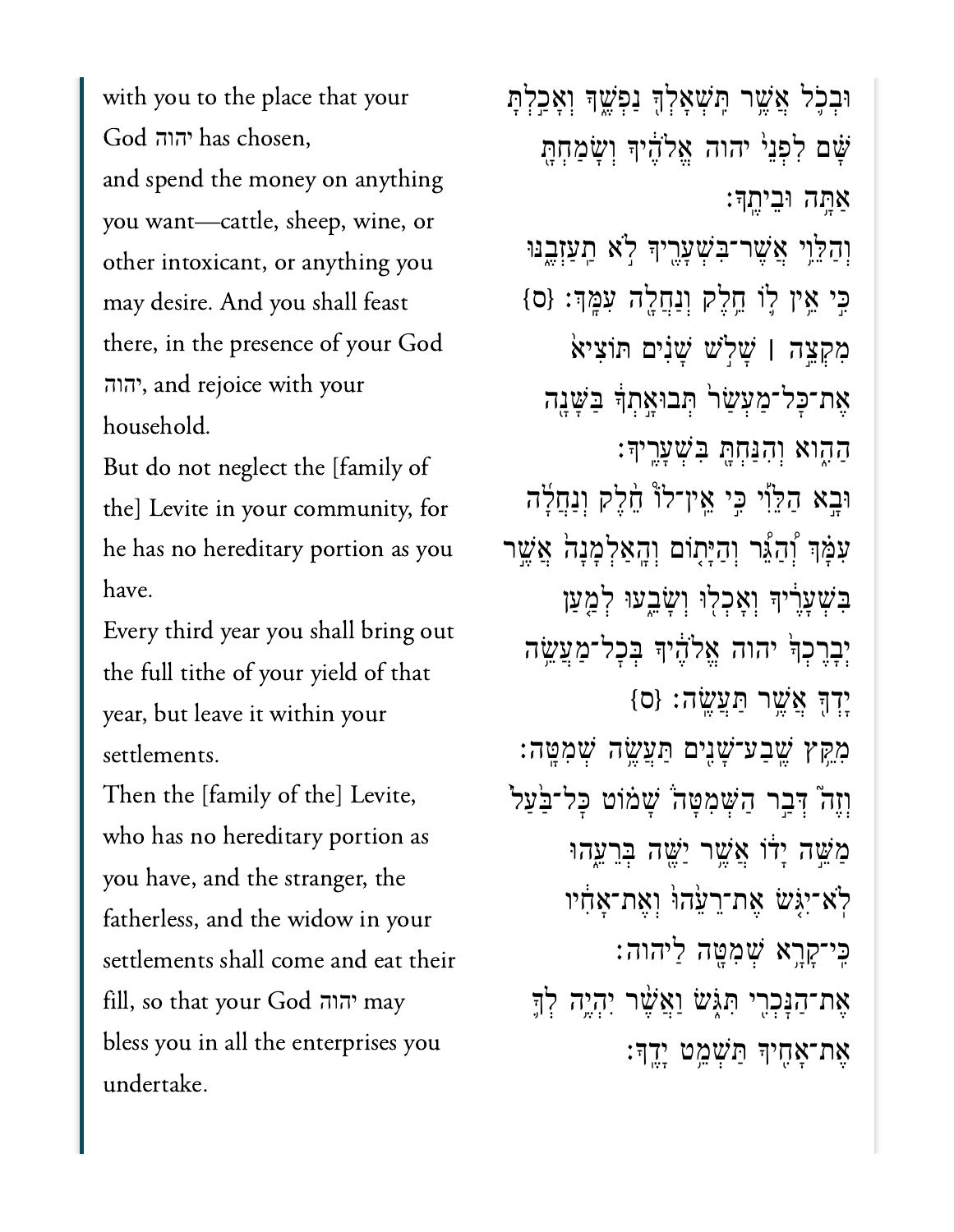Every seventh year you shall practice remission of debts. This shall be the nature of the remission: all creditors shall remit the due that they claim from their fellow [Israelites]; they shall not dun their fellow [Israelites] or kin, for the remission proclaimed is of יהוה.

You may dun the foreigner; but you must remit whatever is due you from your kin.

There shall be no needy among you-since your God יהוה will bless you in the land that your God הוה is giving you as a hereditary portion-

if only you heed your God יהוה take care to keep all this

Instruction that I enjoin upon you this day.

For your God יהוה will bless you as promised: you will extend loans to many nations, but require none yourself; you will dominate many

אֵפֵּס כֵּי לְא יֶהָיֵה־בִּךְּ אֵבְיָוֹן כִּי־בָרֵךְ יִבְרֶכְךָּ יהוּה בָּאֶרֶץ אֲשֶׁר יהוה אֱלֹהֶיךָ נְתֲן־לְךָ נַתֲלֵה לִרְשָׁתַּה: רָק אִם־שָׁמְוֹעַ תִּשְׁמַׁעַ בִּקְוֹל יהוה אֱלֹהֵיךְּ לְשָׁמָׂר לַעֲשׂוֹת אֶת־כָּל־הַמִּצְוֶה הַזֹּאת אֲשֱר אָנֹכֵי מצוד היום: כִּי־יהוה אֱלֹהֶׂיּךָּׂ בֵּרַכְךָׂ כַּאֲשֶׁר דִּבֶּר־לֶךְ וְהָעֲבַטְתָּ גּוֹיִם רַבִּים וְאַתָּהֹ לְא תַעֲבֹט וּמֶשַׁלְתָּ בְּגוֹיֵם רַבִּים וּבְךָּ לְא יִמְשֹׁלוּ: {ס} כֵּי־יִהְיֵה בְרָּ אֲבִיוֹן מֵאֲחֲד אַחֱיִרְּ בִּאֲחֲד שָׁעֲרֶיךָ בְּאֲרָצְךָ אֲשֶׁר־יִהוּה אֱלֹהֵיךְ נֹתֵן לֵךְ לְא תִאֲמֵץ אֵת־לִבָּבְךָּ וְלָא תִקְפֹּץׂ אֶת־יְדֶךְ מאחיד האביון: כִּי־פְתָׂחַ תִּפְתֵּח אֶת־יָדְךָּ לְוֹ וְהַעֲבֵטֹּ תַּעֲבִיטֶּׁנּוּ דֵי מַחָסֹרוֹ אֲשֶׁר יֵחָסֶר לוֹ: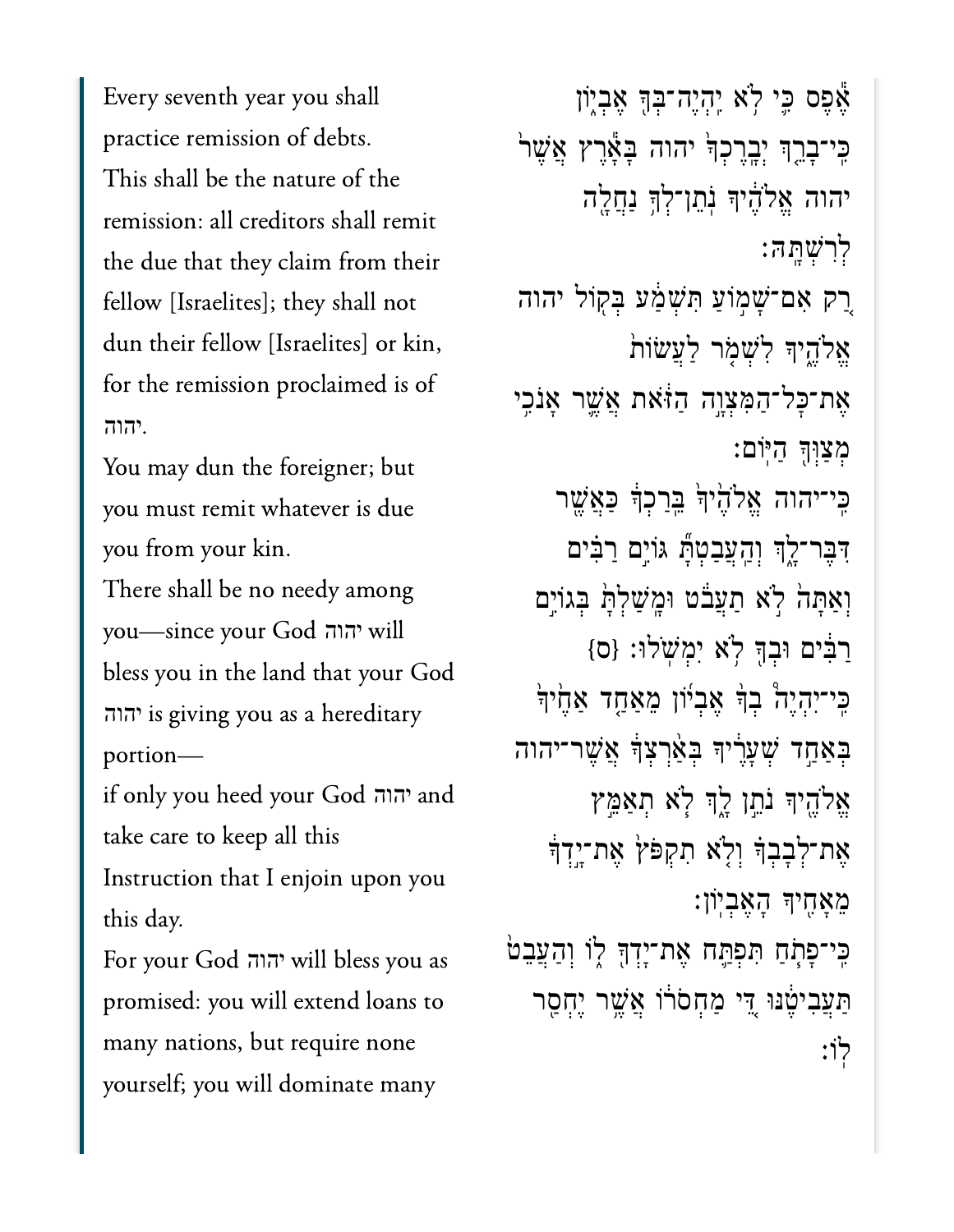nations, but they will not dominate If, however, there is a needy person

If, however, there is a needy person among you, one of your kin in any your God is giving you, do notharden your heart and shut your heart and shut your heart and shut your heart and shut your heart and shut your heart and  $\sim$ harden your heart and shut your יהוה hand against your needy kin. Rather, you must open your hand and lend whatever is sufficient to meet the need.

Beware lest you harbor the base thought, "The seventh year, the year of remission, is approaching," so that you are mean and give nothing to your needy kin-who and  $\overline{y}$  in  $\overline{y}$  in  $\overline{y}$  in  $\overline{y}$ יהוה and you will incur guilt. Give readily and have no regrets when you do so, for in return your  $\epsilon$  1  $\epsilon$  and in all 1 efforts and in all your יהוה undertakings.

For there will never cease to be needy ones in your land, which is why I command you: open your

ִהָּׁ֣שֶמר ְלָ֡ך ֶּפן־ִיְהֶ֣יה ָדָב֩ר ִעם־ְלָבְבָ֨ך ְבִלַּ֜יַעל ֵלאֹ֗מר ָֽקְרָ֣בה ּשְׁנַת־הַשֶּׁבַע<sup>ָ</sup> שְׁנַת הַשְּׁמִטָּה וְרָעָה ּעֵינְךָּ בְּאָחִ<sup>ׂי</sup>וְּ הֱאֶבְיֹוֹן וְלִא תִתֵּ֣ן לְוֹ וְקָרָא עָלֵ<sup>יֹ</sup>וְדְּ אֲל־יהוה וְהָיָה בְדְּ ֵֽחְטא׃ ּנָתְוֹן תִּתֵּן לֹו וְלֹא־יֵרֵע לְבָבְךָ ּבִּתְתְּךָּ לְוֹ בְּי בְּגָלֵ<sup>ּ</sup>ל | הַדָּבֵר הַזֶּה יִבְרֶכְךָ יהוה אֱלֹהֶיךָ בְּכָל־מַעֲשֶׂךָ  $\colon$ וְבִבְל מְּשָׁלֵֵח יָדֱךָ ְכֵּי לֹא־יֶחָדֵל אֶבְיִון מְקֵרֵב הָאֲרֵץ ַעַל־בֶּֿן אָנֹכִי מִצַוְּדְּ לֵאמֹר ْפָּתֹחַ תִּפְתַּٰח אֵת־יָדְךָ לְאָחֶיךָ לַעֲנֶיֵךָ ּוְלֶאְבֹיְנָ֖ך ְּבַאְרֶֽצָך׃ }ס{ ַּכִּי־יִמָּבֶ֫ר לְךָּ אָחֶיךָ הָעָבְרִי אָוֹ ֿהָעִבְרִיָּּה וַעֲבְדָךְּ שֵׁשׁ שָׁגִים וּבַשָּׁנָה ָהַשָּׁבִיעָׂת הְּשַׁלְחֱנּוּ חָפִשִּׁי מֵעָמֶּךְ וְכִי־תִשָּׁלְחֱנּוּ חָפִשִּׁי מֵעְמֶֽךְ לְא ְתַׁשְּלֶ֖חּנּו ֵריָֽקם׃ הַעֲנֵיק הַעֲנִיק לֹוֹ מִצְאֹנְךָٔ וּמְגָּרְנִךְ ּוִמִּיְקֶ֑בָך ֲאֶׁ֧שר ֵּבַרְכָ֛ך יהוה ֱאֹלֶ֖היָך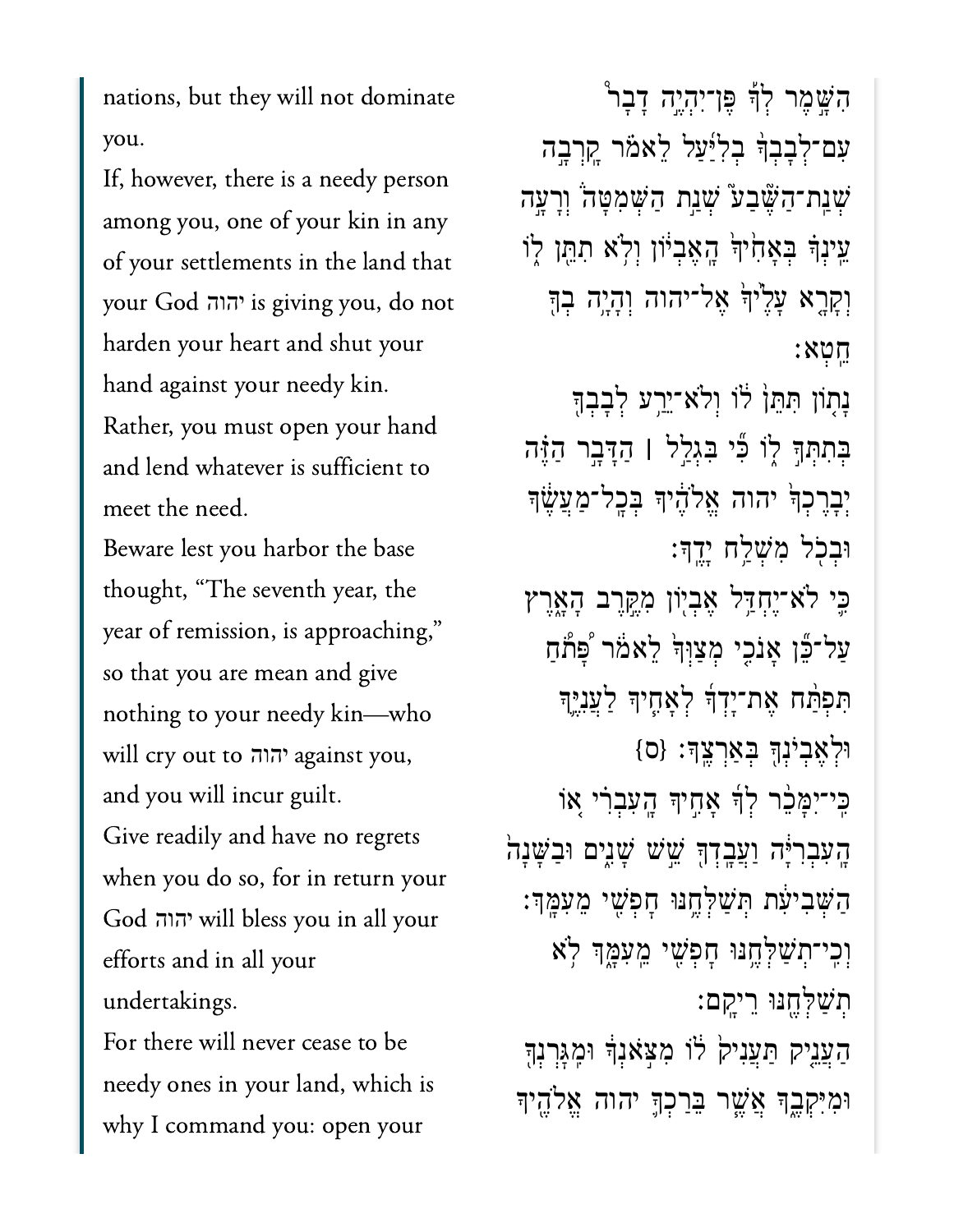hand to the poor and needy kin in your land.

If a fellow Hebrew man-or woman—is sold to you, he shall serve you six years, and in the seventh year you shall set him free. When you set him free, do not let him go empty-handed: Furnish him out of the flock, threshing floor, and vat, with which your God יהוה has blessed you.

Bear in mind that you were slaves in the land of Egypt and your God הוה redeemed you; therefore I enjoin this commandment upon you today.

But should he say to you, "I do not want to leave you"-for he loves you and your household and is happy with youyou shall take an awl and put it through his ear into the door, and he shall become your slave in perpetuity. Do the same with your female slave.

תתן־לו: וְזָכַרְתָּׁ כִּי עֱבֶד הָיִּיתָׂ בְּאֱרֶץ מִצְרַׂיִם וַיִּפְדְּךָ יהוה אֱלֹהֱיִךְ עַל־בֶּן אָנֹכֵי מִצַּוְךָ אֵת־הַדָּבֶר הַזֶּה הַיּוֹם: וְהָיָהֹ כִּי־יֹאמַר אֵלֶּיךָ לְא אֵצֵא מֵעִּמֶּךְ כֵּי אֲהֵבְךָּ וְאֶת־בֵּיהֶ֫ךְ כִּי־טְוֹב לְוֹ עָמֲךָ: וִלַקַחִתָּ אֶת־הַמַּרְצֵּעַ וְנְתַתֱה בְאָזְנוֹ וּבְדֶּלֵת וְהָיָה לְךָּ עֵבֶד עוֹלֵם וְאֵף לַאֲמַתְךָ תַּעֲשֶׂה־כֵּן: לֹא־יִקִשֶׁה בְעֵינֶ<mark>ךְ בְּשַׁלֵּחֲ</mark>ךָ אֹתָוֹ חַפִּשְׁי מֵעְמֵ֫ךְ כִּי מִשְׁנֵה שָׂכֵר ּשֵׂכִּיר עֲבָדְךָ שֵׁשׁ שָׁגָים וּ<u>בְר</u>ַכְךָ ֿ יהוה אֱלֹהֶיךָ בִּכְל אֲשֱר תַּעֲשֶׂה: {פ} כֶּל־הַבְּכוֹר אֲשֶׁר יִיֲלֵד בִּבְקָרְךָּ וּבְצְאוָרְ הַזַּכָּר תַּקְדִּישׁ לַיהוה אֱלֹהֶיךָּ לְאׁ תַעֲבֹד בִּבְבִר שׁוֹרֶךְ וְלָא תַגָּז בְּכְוֹר צֹאוֵךְ: לִפְנֵי יהוה אֱלֹהֵיךָ תֹאכִלֵּנוּ שָׁנֵה בְשָׁנָה בַּמַּקִוֹם אֲשֶׁר־יָבְחֵר יהוה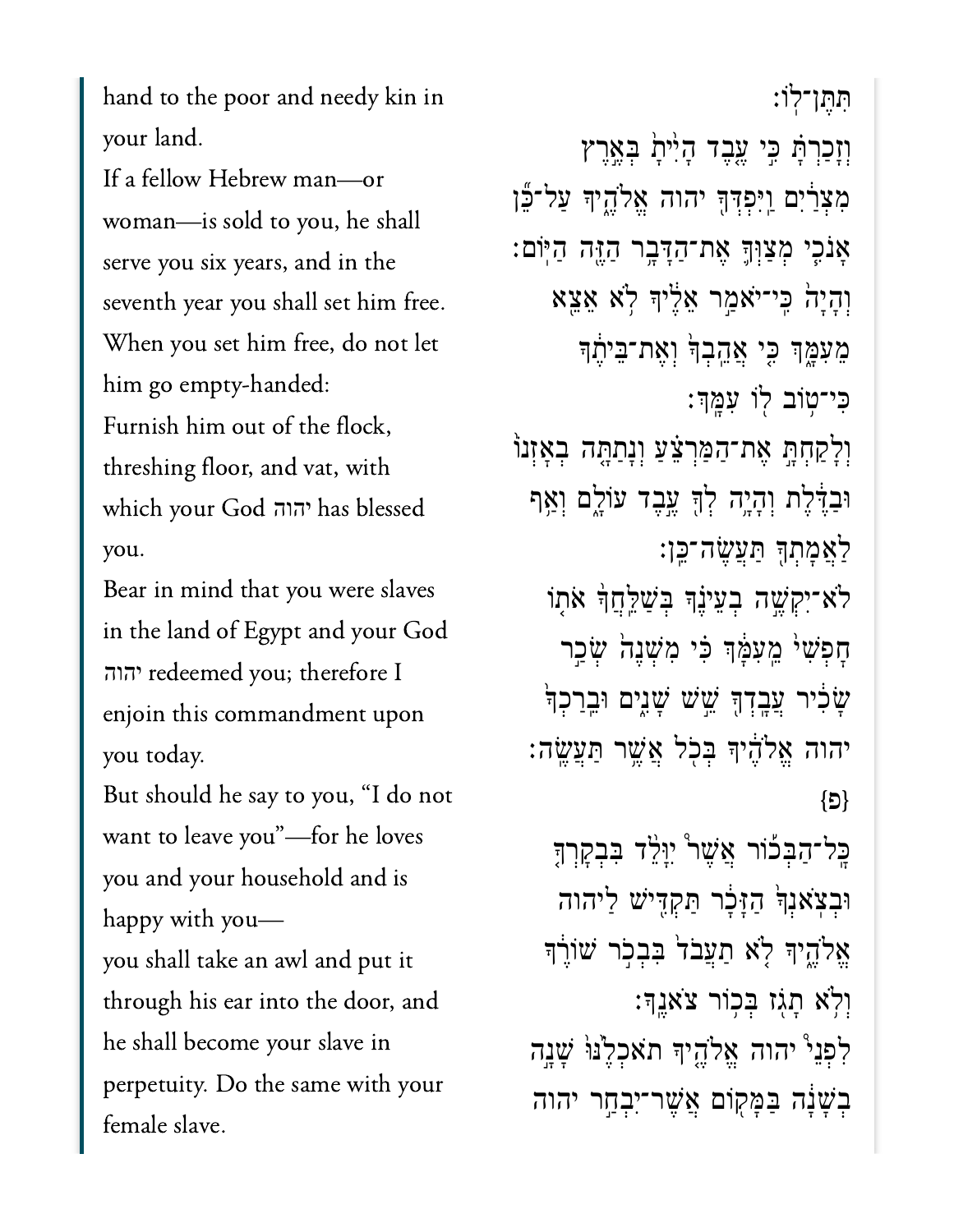When you do set either one free, do not feel aggrieved; for in the six years you have been given double the service of a hired worker.  $\overline{y}$ יהוה  $\ddot{\textbf{y}}$  shall consecrate to your God shall consecrate to your God shall consecrate to your God shall consecrate to your God shall consecrate the secret of  $\ddot{\textbf{y}}$ 

You shall consecrate to your God הוה all male firstlings that are born in your herd and in your flock: you must not work your firstling ox or shear your firstling sheep. eat it  $\begin{array}{ccc} \text{A} & \text{B} & \text{C} & \text{A} \\ \text{B} & \text{C} & \text{D} & \text{A} & \text{A} & \text{A} & \text{A} \\ \end{array}$ the place that will choose.יהוה יהוה  $\mathbf{B} = \mathbf{B} \mathbf{B}$ But if it has a defect, lameness or blindness, any serious defect, you shall not sacrifice it to your God יהוה Eat it in your settlements, the

Eat it in your settlements, the impure among you no less than the pure, just like the gazelle and the  $\overline{a}$  y or part at part and part at part and part at part at part at part at part at part at part at part at part at part at part at part at part at part at part at part at part at part at part at part at part at part its

 $\begin{array}{ccc} \textcirc & \textcirc & \textcirc \\ \textcirc & \textcirc & \textcirc \\ \textcirc & \textcirc & \textcirc \end{array}$ blood; you shall pour it out on the ground like water.

ַאַתָּה וּבֵיתֵךּ: וְכִי־יִהְיֶה בוֹ מֹוּם פִּפֵּׂחַ אֲוֹ עָוֵּ֫ר כְּל מִוּם רֵע לֹא תִזְבָּחֶנּוּ לַיהוה ֱאֹלֶֽהיָך׃ בִּשְׁעָרֵיךָ ת**ֹּא**כְלֵנּוּ הַטָּמֵא וְהַטֲהוֹר ַיִּחְדָּ֫ו כַּצִּבִי וְכָאַיֵּל׃ רַק אֶת־דָּמְוֹ לִא תֹאַכֵל עַל־הָאָרֶץ ִּתְׁשְּפֶ֖כּנּו ַּכָּֽמִים׃ }פ{ ָשׁמוֹר אָת־חָדֶשׁ הָאַבְוּב וְעַשִׂית ֶּפֶּׁסַח לַיהוה אֱלֹהֵיִךְ ּבְִّי בִּחְדֵשׁ ָֽהָאִ֗ביב הֹוִ֨ציֲאָ֜ך יהוה ֱאֹלֶ֛היָך ִמִּמְצַ֖רִים ָֽלְיָלה׃ וְזַבְחָתָ פֵּסַח לַיהוה אֱלֹהֶיִךְ צָאן ּוָבָ֑קר ַּבָּמקֹו֙ם ֲאֶׁשר־ִיְבַ֣חר יהוה ְלַׁשֵּ֥כן ְׁש֖מֹו ָֽׁשם׃ לֹא־תֹאַכַל עָלָיוֹ חָמֶץ שִׁבְעַת יָמֶים ֿתְּאֹכַל־עָלֶיו מַצְּוֹת לֵחֶם עָׂנִי כִּי ּבְחִפְּזֹון יָצָׂאתָׂ מֵאֱרֶץ מִצְרַׂיִם לְמַעַן ִּתְזֹּ֗כר ֶאת־֤יֹום ֵֽצאְתָ֙ך ֵמֶ֣אֶרץ ּמְצְרַיִּם כֹּל יְמֵי חַיֵּיִךְ׃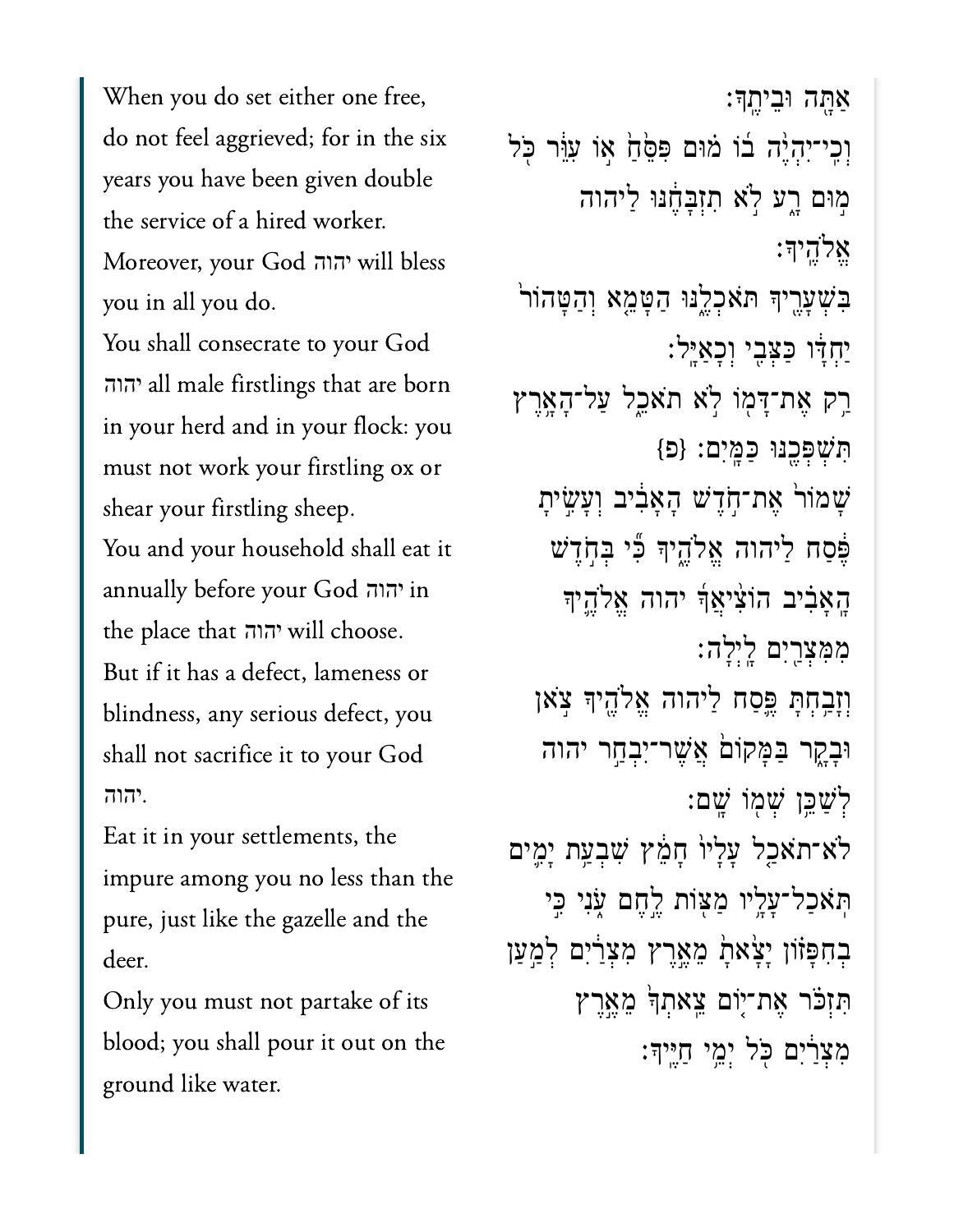Observe the month of Abib and offer a passover sacrifice to your יהוה, for it was in the month  $\overline{C}$  Abib,  $\overline{C}$  , that  $\overline{C}$  at  $\overline{C}$ יהוה freed you from Egypt.  $\frac{1}{2}$  shall see the passover the passover the passover the passover the passover the passover the passover of the passover the passover of the passover of the passover of the passover of the passover of the passover o you shall slaughter the passover<br>sacrifice for your God הוה, from  $\frac{1}{1}$ the flock and the herd, in the place  $t = \frac{1}{\sqrt{1 - \frac{1}{\sqrt{1 - \frac{1}{\sqrt{1 - \frac{1}{\sqrt{1 - \frac{1}{\sqrt{1 - \frac{1}{\sqrt{1 - \frac{1}{\sqrt{1 - \frac{1}{\sqrt{1 - \frac{1}{\sqrt{1 - \frac{1}{\sqrt{1 - \frac{1}{\sqrt{1 - \frac{1}{\sqrt{1 - \frac{1}{\sqrt{1 - \frac{1}{\sqrt{1 - \frac{1}{\sqrt{1 - \frac{1}{\sqrt{1 - \frac{1}{\sqrt{1 - \frac{1}{\sqrt{1 - \frac{1}{\sqrt{1 - \frac{1}{\sqrt{1 - \frac{1}{\sqrt{1 - \frac{1}{\sqrt{$ יהוה יהוה the divine name.

You shall not eat anything leavened with it; for seven days thereafter you shall eat unleavened bread, bread of distress—for you departed from the land of Egypt hurriedlyso that you may remember the day  $\begin{array}{ccc} \circ & \circ & \circ \\ \circ & \circ & \circ \end{array}$ Egypt as long as you live. For seven days no leaven shall be found with you in all your  $\frac{1}{2}$  you slaughter on the evening slaughter on the evening slaughter on the evening slaughter on the evening slaughter  $\frac{1}{2}$ what you slaughter on the evening of the first day shall be left until You are not permitted to slaughter

You are not permitted to slaughter the passover sacrifice in any of the

וְלְא־יֵרְאֶה לְךָּ שְׂאָר בְּכָל־גְּבֻלְךָ ִׁשְבַ֣עת ָיִ֑מים ְוֹלא־ָיִ֣לין ִמן־ַהָּבָׂ֗שר אֲשֶׁר תְּזָבֵּח בַּעֱרֶב בַּיִּּוֹם הָרָאֹשָׁוֹן ַלֹּֽבֶקר׃ ֹ֥לא תּוַ֖כל ִלְזֹּ֣בַח ֶאת־ַהָּ֑פַסח ְּבַאַ֣חד ְׁשָעֶ֔ריָך ֲאֶׁשר־יהוה ֱאֹלֶ֖היָך ֹנֵ֥תן ָֽלְך׃ ִּ֠כי ִֽאם־ֶאל־ַהָּמ֞קֹום ֲאֶׁשר־ִיְבַ֨חר יהוה אֱלֹהֶׂיךָ לְשַׁבֵּן שְׁמֹוֹ שֵׁם ִּתְזַּ֥בח ֶאת־ַהֶּ֖פַסח ָּבָ֑עֶרב ְּכ֣בֹוא ַהֶּׁ֔שֶמׁש מֹוֵ֖עד ֵֽצאְתָ֥ך ִמִּמְצָֽרִים׃ ּוִבַּׁשְלָּ֙ת ְוָ֣אַכְלָּ֔ת ַּבָּמ֕קֹום ֲאֶׁ֥שר יְבְחֲר יהוה אֱלֹהֵיךְ בִּוֹ וּפַּנֵיתַ ַבְּבֵּקֶר וְהָלָכְתָּ לְאֹהָלֵיִךָּ: ְשֵׁשֵׁת יָמִים תּאַבַל מַצְוֹת וּבִיּֽוֹם הִשָּׁבִיעִי עֲצֶרֵת ליהוה אֱלֹהֶיִךְ לְא  ${0}$ תַעֲשֶׂה מְלַאכַה: {ס ְשְׁבְעָה שָׁבְעָת תִּסְפַּר־לֵךְ מֵהָחֱל ֶחְרֵמׁ֙ש ַּבָּקָ֔מה ָּתֵ֣חל ִלְסֹּ֔פר ִׁשְבָ֖עה ָׁשֻבֽעֹות׃ וְעָ*ּשִׂיּתְ חָג שֶׁבְעוֹת ליהוה אֱלֹהֶי*ךָ ִמַּ֛סת ִנְדַ֥בת ָיְדָ֖ך ֲאֶׁ֣שר ִּתֵּ֑תן ַּכֲאֶׁ֥שר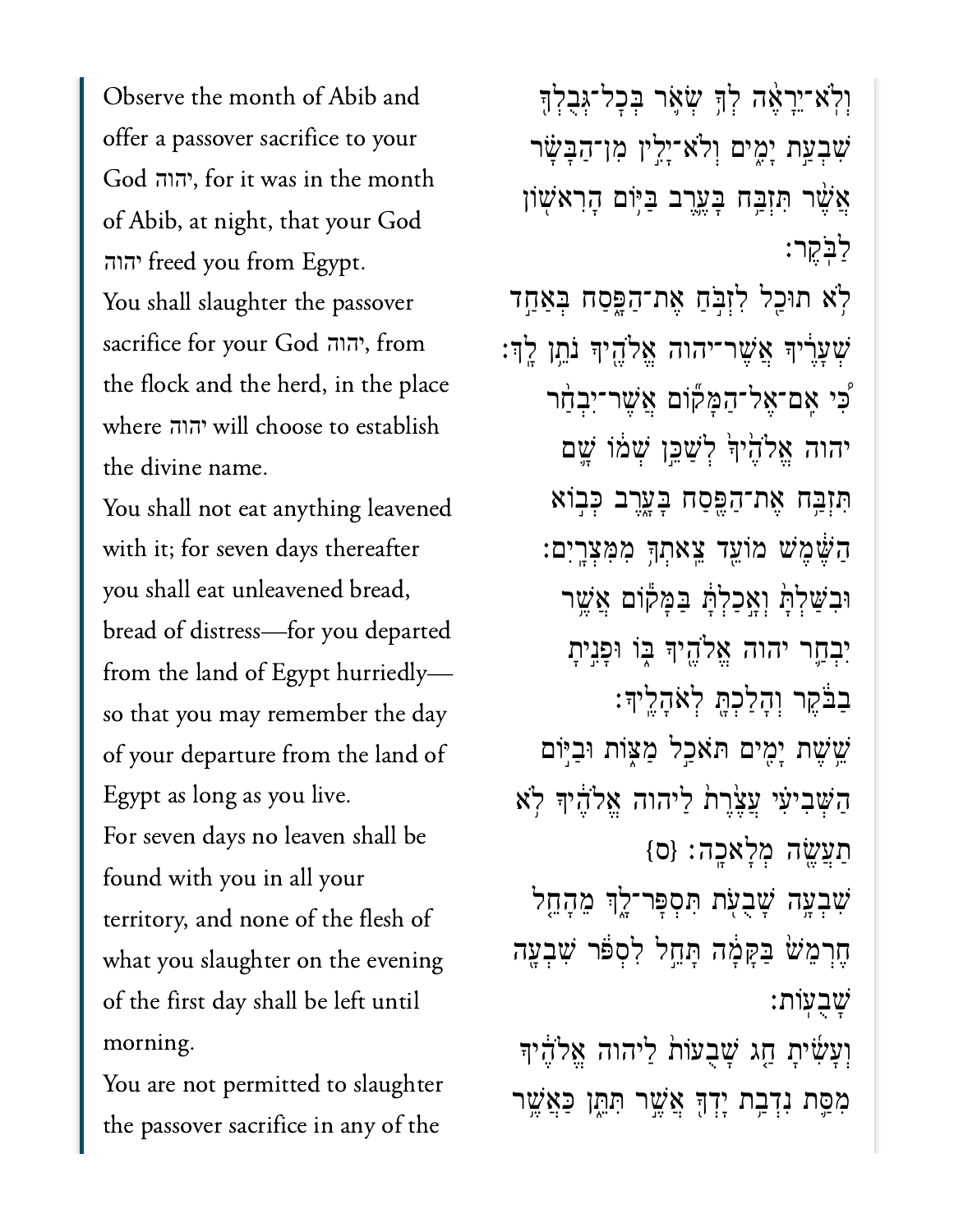settlements that your God יהוה giving you;

but at the place where your God הוה will choose to establish the divine name, there alone shall you slaughter the passover sacrifice, in the evening, at sundown, the time of day when you departed from Egypt.

You shall cook and eat it at the place that your God יהוה choose; and in the morning you may start back on your journey home.

After eating unleavened bread six days, you shall hold a solemn gathering for your God יהוה on the seventh day: you shall do no work. You shall count off seven weeks; start to count the seven weeks when the sickle is first put to the standing grain.

Then you shall observe the Feast of Weeks for your God יהוה, offering your freewill contribution

יִבְרֶכְךָּ יהוה אֱלֹהֵיךָ: וְשָׂמַחִתָּ לְפְנֵי | יהוה אֱלֹהֵיךָ אַתָּה <u> וּבִנְךָ וּבִהֶּ</u>ךְ וְעַבְדְךָ וַאֲמָהֶדֹ וְהַלֵּוִי אֲשֵׁר בִּשְׁעַרֵיׁךּ וְהַגֵּר וְהַיָּתְוֹם וְהָאַלְמָנֶה אֲשֶׁר בְּקִרְבֵּךְ בַּמָּקוֹם אֲשֱר יִבְחַרֹ יהוה אֱלֹהֶיךָּ לְשַׁבֵּן שְׁמְוֹ שֵׁם: וַזֵכַרִתָּׁ כִּי־עֶבֶד הָיֶיתָ בְּמִצְרֱיִם וִשָּׁמַרְתָּ וְעָשִׂיתָ אֶת־הַחָקִים האלה: {פּ} ְחָג הַסֻּכָּת תַּעֲשֶׂה לְךָּ שִׁבְעַת יְמֶים בִּאָּסִפְּךָׁ מְגַּרִנְךָ וּמִיִּקְבֶךָ: וִשָּׂמַחִתְ בִּחַגֵּךְ אַמָּה וּבִנְךָ וּבִתֵּֽוּ וְעַבְדִךְ וַאֲמָתֵר וְהַלֵּוִי וְהַגֵּר וְהַיָּתְוֹם וְהַאַלְמַנָה אֲשֶׁר בִּשְׁעַרֵיךָ: שִׁבְעַת יְמִים תְּחֹג לַיהוה אֱלֹהֶיךּ בַּמָּקְוֹם אֲשֶׁר־יִבְח<del>ַ</del>ר יהוה כִּי יְבָרֶכְךָّ יהוה אֱלֹהֶיךָּ בְּכָל תְּבוּאֲתְךָּ וּבְכֹל מַעֲשֱה יְדֶיךָ וְהָיֶיתָ אֲךָ שמח: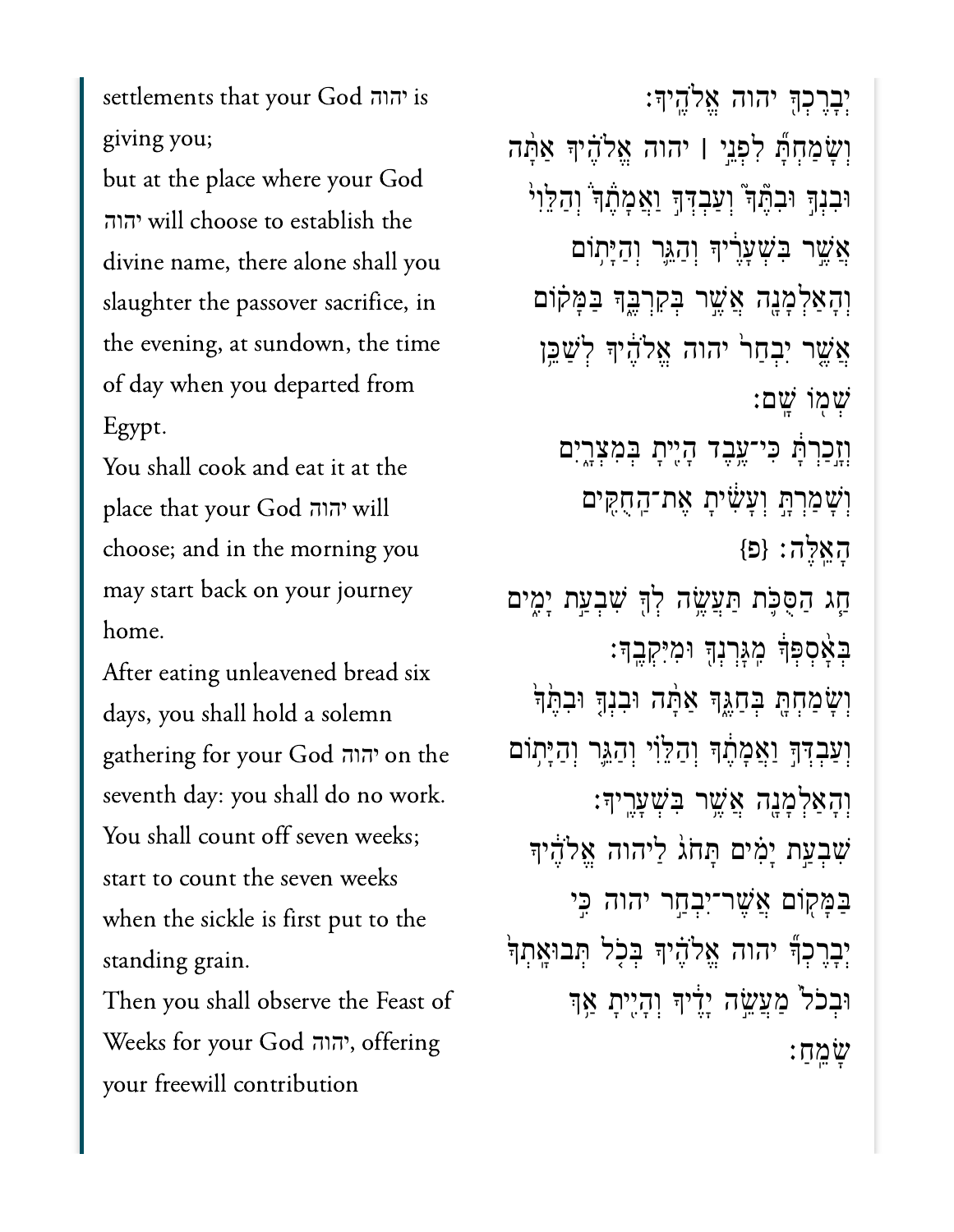יהוה has blessed you.blessed you.

You shall rejoice before your God  $\frac{1}{2}$  male slave, the female slave slave slave slave slave slave slave slave slave slave slave slave slave slave slave slave slave slave slave slave slave slave slave slave slave slave slave slave slave slave slave sl your male and female slave, the [family of the] Levite in your communities, and the stranger, the fatherless, and the widow in your midst, at the place where your God  $\frac{1}{2}$  name.  $\frac{1}{2}$  1.1 יהוה יהוה divine name.

Bear in mind that you were slaves in Egypt, and take care to obey these laws.

After the ingathering from your threshing floor and your vat, you shall hold the Feast of Booths for seven days.

You shall rejoice in your festival, with your son and daughter, your male and female slave, the [family of the] Levite, the stranger, the fatherless, and the widow in your communities.

You shall hold a festival for your יהוה seven days, in the place

ֿשָלְוֹשׁ פְּעָמִים וּ בַּשָּׁנָה יֵרְאֶה ׇכל־ְזכּוְרָ֜ך ֶאת־ְּפֵ֣ני **׀** יהוה ֱאֹלֶ֗היָך ַּבַּמְּקוֹםׂ אֲשֶׁר יִּבְדָוֹר בְּחֶַג הַמַּצָּוֹת וּבְחַג הַשָּׁבָעָוֹת וּבְחַג הַסֻּכְּוֹת וְלָא ֵיָרֶ֛אה ֶאת־ְּפֵ֥ני יהוה ֵריָֽקם׃ אִיֹּשׁ כְּמַתְּנַת יְדָוֹ כְּבִרְכֵַּת יהוה  $\{ \circ \} :$ אֱלֹהֶיךְ אֲשֶׁר נְתַן־לְךָ׃  $\{ \circ \}$